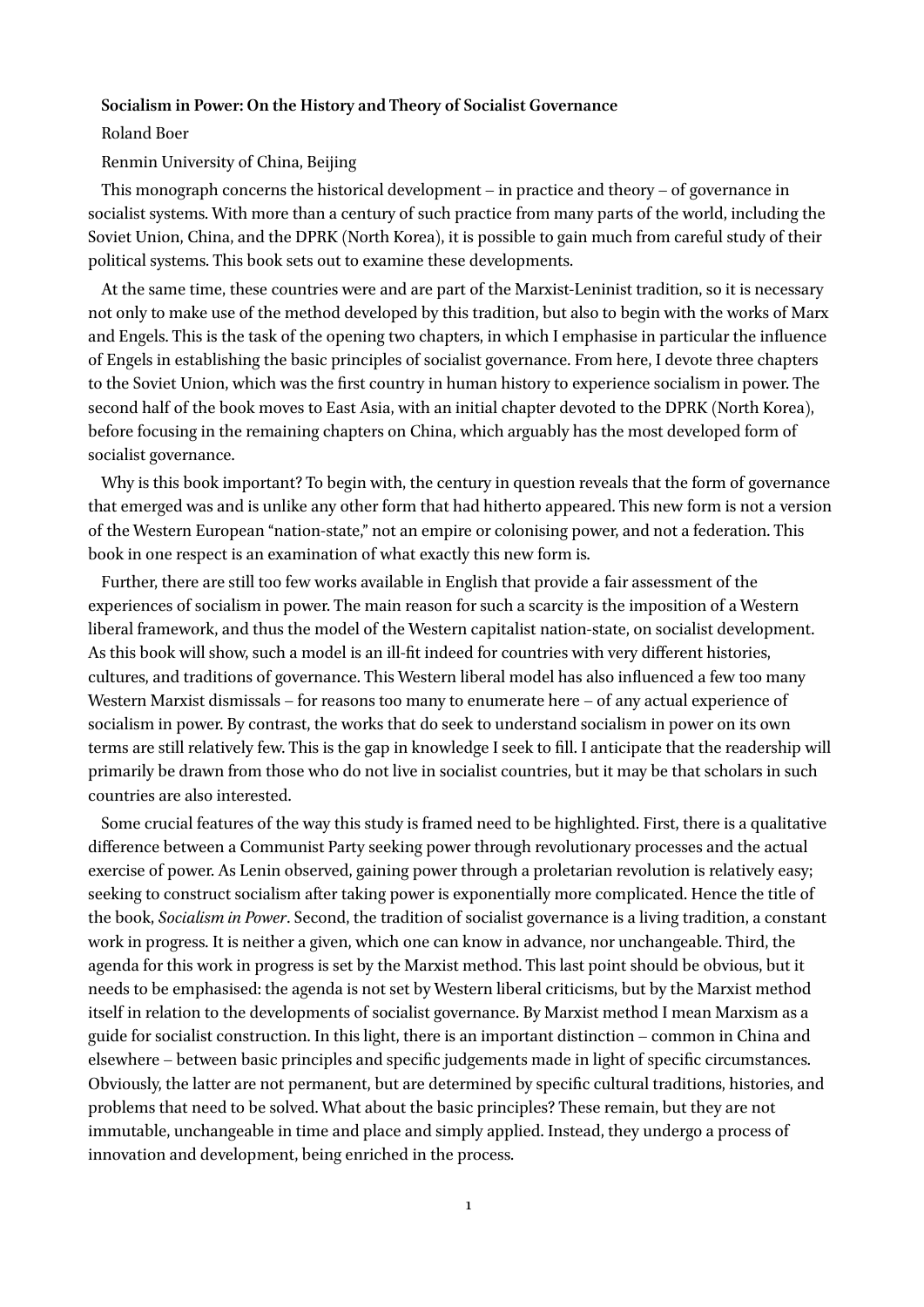A final note: *Socialism in Power* builds on a couple of my earlier works, namely, *Socialism with Chinese Characteristics: A Guide for Foreigners* (Springer 2021), and *Friedrich Engels and the Foundations of Socialist Governance* (Springer 2021).

### **Chapter Synopsis**

The following offers an abstract of each chapter, although the book itself begins with a preface that outlines that main theoretical and methodological matters that underlie this study. I also offer a synopsis of the chapters.

### *1*. *Marx's Ambivalence: State, Proletarian Dictatorship and Commune*

This chapter concerns what Marx had to say concerning existing forms of the state and what might happen to the state under socialism in power, after a communist revolution. The chapter is divided into four sections, the first of which deals briefly with Marx's observations on hitherto existing forms of the state. The second section turns to my main concern, which is what happens after a proletarian revolution. Here I deal with the dictatorship of the proletariat – a term coined by Marx and defended (as we shall see in the next chapter) assiduously by Engels. The third section deals with the commune, based on the experiment in Paris in 1871. The material on the proletarian dictatorship and the commune raises a number of problems, which Marx did not solve and indeed left for Engels to seek a solution. The final section focuses on Marx's fascinating struggle in trying to deal with forms of governance under communism. That he realised such governance is necessary is clear, but that he was also reticent to spell it out in detail is also obvious – not least because he knew that he did not have the experience and thereby evidence to undertake a scientific study of what happens to the state under communism. In other words, the chapter is of necessity theoretical.

### 2. *Friedrich Engels and the Foundations of Socialist Governance*

In this chapter, I summarise the argument of an earlier monograph on this topic (*Friedrich Engels and the Foundations of Socialist Governance*, Springer 2021), since it was actually Engels who provided the basic principles for what socialist governance might be. The chapter begins with a summary of Engels's well-known theory of forms of the state that had existed thus far, which may be formulated in terms of the state as a "separated public power." Of more pertinence for socialist construction are his subsequent proposals. These begin with the explicit identification (not found in Marx) of the Paris commune as the dictatorship of the proletariat, as well as the important role of "force [*Gewalt*]" in the initial exercise of proletarian power. Engels also sought to clarify the crucial theory of the "dying away of the state." In response to the Anarchists, who proposed that the first act of socialist power would be the "abolition [*Abschaffung*]" of the state, Engels emphasised that the state would die away of its own accord as one of the last results of socialism in power. It would not happen quickly, but would take a long time indeed. The final part of the chapter elaborates on Engels's principles of socialist governance. These are: 1) Public power (*Gewalt*) continues, although it would not be separated from but stand in the midst of society; 2) Since it is not based on class conflict, it would lose its "political character"; 3) Governance entails the administration of things and the management of the processes of production for the sake of the true interests of society; 4) This reality may be seen as a dialectical transformation, an *Aufhebung* of baseline communism.

#### 3. *Lenin: Before and After October*

Lenin occupies a unique position, since he experienced both seeking power and exercising power, both the struggle before October and the difficulties of socialist construction after October – albeit too briefly.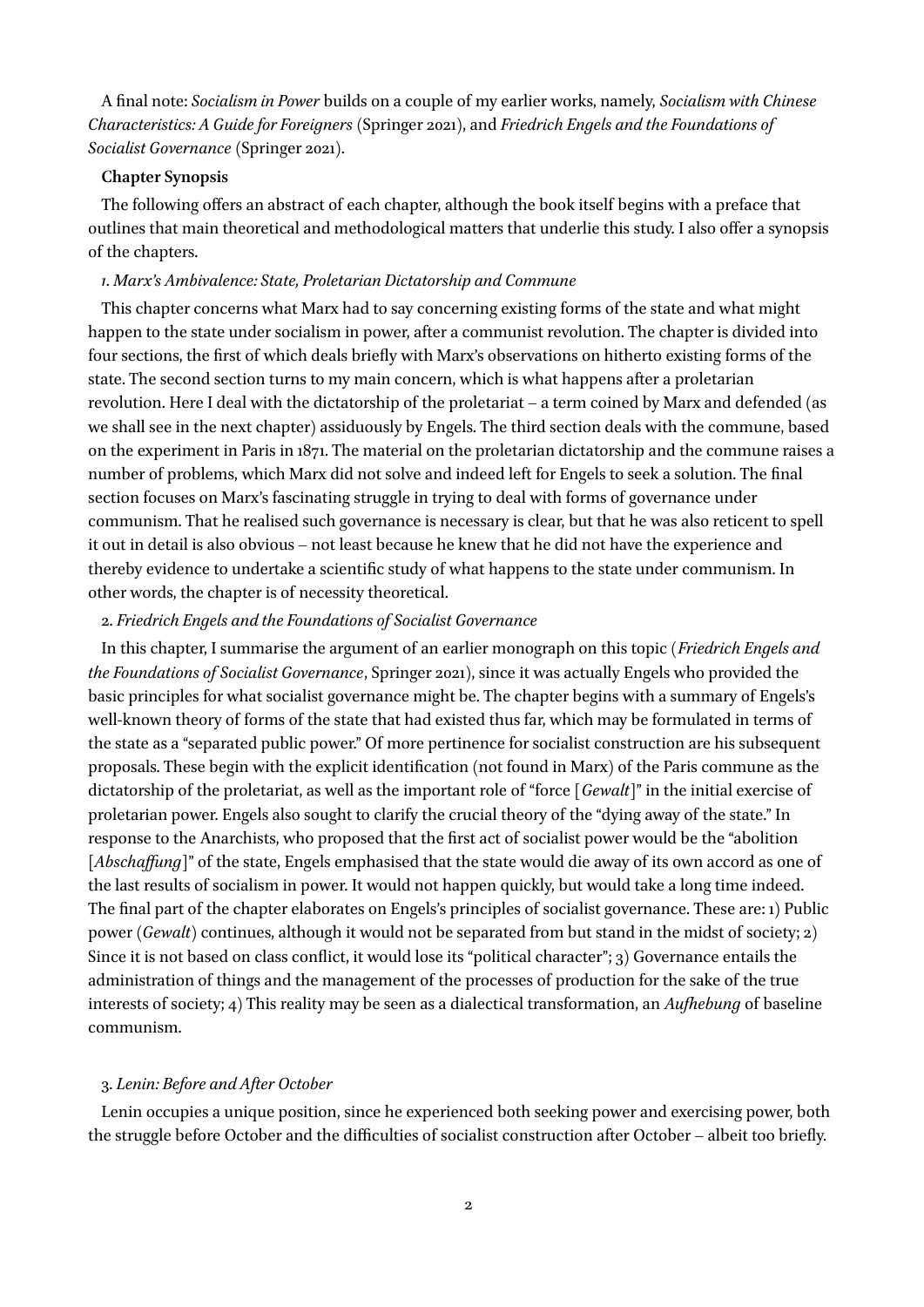The chapter is structured around this threshold. It begins with Lenin's pre-October reflections on the state, democracy, and what forms governance might take after a proletarian revolution. At this stage, Lenin was restricted to interpreting the texts primarily of Engels but also Marx, along with the experiences of revolutionary struggle. The second section provides an overview of the practical experiences of the early days of Soviet power, identifying the transitions towards institutionalisation, leadership of the Communist Party, and socialist democracy. The third section examines Lenin's theoretical deliberations on what was happening, seeking to discern the shape of socialist governance in light of rapidly developing conditions. Here, I address – through close attention to "The Immediate Tasks of Soviet Power" – the leadership of the Communist Party, including leadership over and training of the masses of workers and peasants, the need for iron discipline, and the concomitant development of worker democracy. I also address developments in the theory of socialist democracy as the highest form of democracy, and the category of democratic centralism – which would come to have profound influence in the communist tradition. I close by asking what has happened to the state as – following Engels – a separated public power, and identify the unexpected beginning of a long process of the state's "dying away" from the first moments of the proletarian revolution.

#### 4. *The Soviet Union as a Multi-National and Anti-Colonial State*

Lenin had only a few years to experience the actual practice of socialist governance, so he was able to see only its nascent forms beginning to emerge. It was in the context of Stalin's long tenure that real developments took place on the ground. These three decades, from the early 1920s to 1953, constitute one of the most formative periods for socialist governance. Given its importance, I devote two chapters to the topic. The present chapter deals with the central role of multiple – and especially minority – nationalities in the structures of socialist governance. It begins specifying why we should use "nationality" and not "ethnic group," and sets out the historical of debates among Marxist parties at the turn of the twentieth century – especially those in Austria-Hungary, Russia, and the Caucasus. Stalin's deeply influential essay, "Marxism and the National Question" of 1913, was a response to these debates. In this essay, he argues against the proposal that "cultural-national autonomy" should be the determining feature of a federated socialist country; instead, class should be the unifying feature, so much so that the totalising unity of class would provide a more genuine and comprehensive foundation for fostering hitherto unexpected levels of diversity. It was precisely on this principle that the world's first comprehensive policy for minority nationalities was developed in the Soviet Union after 1917. After providing some detail concerning these policies, the chapter then examines how this focus on many nationalities within the Soviet Union led to a crucial insight: in the same way that the liberation of nationalities was enabled through the October Revolution, so also should colonised peoples seek liberation through anti-colonial struggles of national liberation. The final part of the chapter examines how this insight developed in the 1920s, and how it was enacted through the many dimensions of assistance and indeed fostering of national liberation movements throughout the world. The chapter concludes with a consideration of the internal problem generated in the Soviet Union with the constitutional ride to autonomous republics to secede, and how subsequent socialist countries have not followed this example.

### 5. *Soviet Democracy and a "Socialist State"*

This chapter focuses on how the basic features of socialist democracy in the Soviet Union began to emerge in the 1920s and especially 1930s. There are four features: 1) the first and faltering attempts to promote electoral democracy, and especially the campaign for universal, multi-candidate, and contested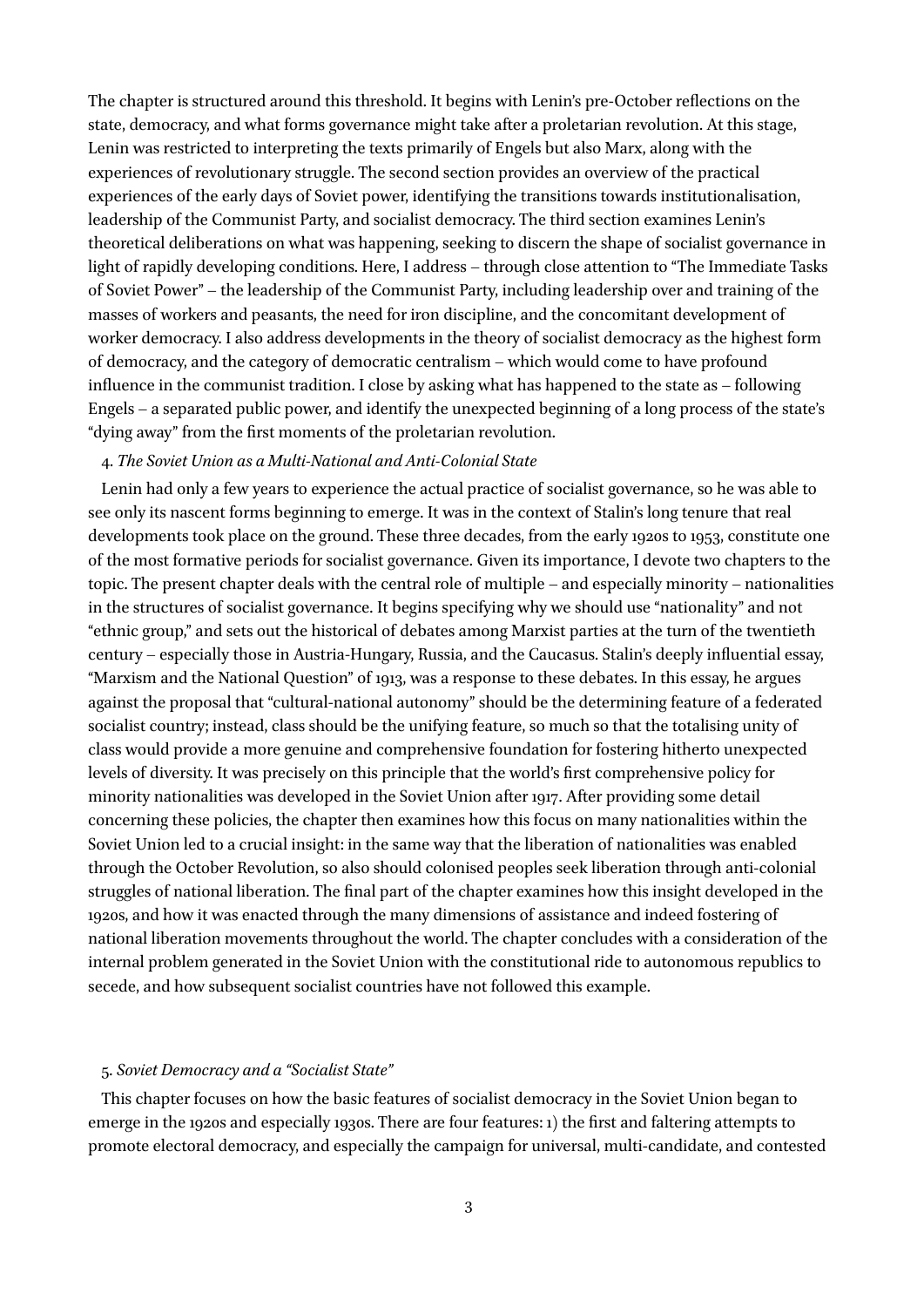elections in the later 1930s; 2) the substantial and abiding contribution to consultative democracy through the primary party organisations (PPOs) in the workplace, collective farm, and neighbourhood; 3) in relation to the 1936 constitution, the identification of freedom from exploitation (and thus socioeconomic well-being) as a core human right, along with proactive and substantive rights; 4) and the inescapable and dialectical role of the leadership of the Communist Party in socialist democracy. These features would come to be developed much further by other socialist countries. The chapter also deals with the increasing usage of the term "socialist state," as a qualitatively different form of the state. The concern here is with Stalin's reflections in response to debates concerning the state's withering away, and his identification in an all-important speech to the eighteenth congress of 1939 of a second stage of socialism in which socialist state structures have attained relative maturity and stability. After summing up the features of such a "socialist state," I address the contradiction in which the terminology of "socialist state" began to the deployed precisely when it was becoming clearer that the distinction between state and society was blurring and could no longer be applied. In short, the organs of governance were increasingly standing – as Engels already suggested – in the midst of society.

# 6. *The "Korean Style" of Socialist Governance in the DPRK*

With a focus on the Democratic Republic of Korea (DPRK), this chapter signals the move to East Asia. Of potential case studies for analysis, who do I focus on the DPRK? Not only is it the most enduring of all the socialist countries, but it has also been the target of the greatest amount of Western caricatures and misrepresentations. In this case, it needs to emphasised even more that the agenda should not be set by external criticisms but by those who actually know about the DPRK's system. My primary sources are Korean scholars, as well as a handful of observers who have actually visited the country and studied it carefully (as I have done on two research visits to the country). What do we find? The DPRK reveals significant continuity in governance and political theory to other socialist countries, while at the same time revealing distinct emphases in its "Korean style."

The bulk of the chapter presents details on the practices of socialist governance, after providing some historical background to the emergence of the DPRK's governing structures. First is electoral democracy, which is embodied in the interaction between the people's assemblies and the Democratic Front for the Reunification of the Fatherland. The Democratic Front includes all political parties, mass organisations, and religious groups, and it is here that multiple candidates for elections are put forward, debated, and selected. Only then do elections of the proposed candidates take place for the people's assemblies, including the Supreme People's Assembly, which is the highest legislative body in the country. The second is consultative democracy, where the mass line comes to the fore. I analyse in some detail the Chongsanri method in agriculture and the Taean work system in industry – both named after the places where they were first developed. These methods entail a dialectical approach: the greater the substantive involvement of collective farmers and shop-floor workers in problem-solving and realistic planning, the more significant is the ownership and implementation of decisions and plans by the Party committees and planning commissions. The third concerns the leadership of the Workers' Party of Korea, and here I use the example of the State Affairs Commission (SAC). The country's leader is the chair of the SAC (but not of the SPA and its Standing Committee), which has significant and wide-reaching powers. How does the SAC relate to the whole system of socialist democracy in the DPRK? It is accountable to the SPA, and the whole system, as one scholar puts it, "regulates the order in which the state power is established and exercised." In other words, the significant power of the SAC requires not merely a high level of accountability, but also a robust system of statutory processes through which the WPK leads.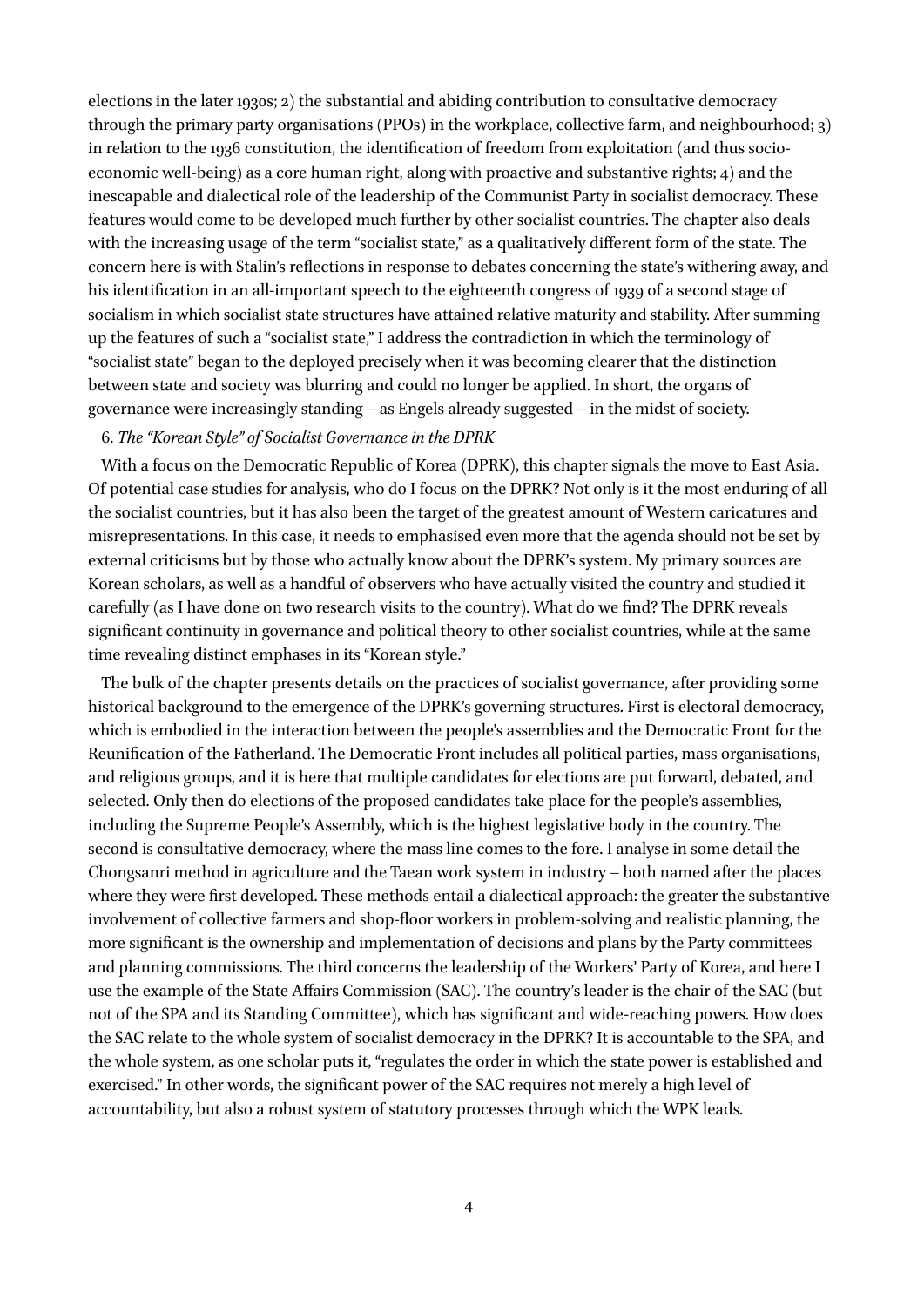The final part of the chapter provides an overview of political theory. Formally, this theory is embodied in three terms: *Juche,* or a people-first philosophy in which the masses are masters of their destiny through the struggles of revolutionary construction, independence, and self-sufficiency; *Songun*, which arose in response to the immense challenges of the 1990s, and identifies the military as the prime revolutionary force that is able to drive economic recovery and preserve sovereignty; *Kimilsungism-Kimjongilism*, as an integrated whole that notably people-centred, emphasising the creativity of the masses and the concern with improving everyday lives of common people. The chapter closes with some considerations on the unity of opposites (the terminology comes from dialectical materialism), with the unity in practice and ideology running through all levels of society and state – or, as the Chondoistinspired slogan puts it, "believe in the people as in heaven."

# 7. *Whole Process People's Democracy in China*

This chapter focuses on a speech by Xi Jinping from late 2021, concerning "whole process people's democracy [全过程人民民主 *quan guocheng renmin minzhu*]." It begins with an overview of the development of socialist democracy in China from the beginnings with the anti-colonial struggle of the nineteenth century, through Mao Zedong's new democracy, democratic dictatorship, and democratic centralism, through to the full panoply of components that were established during the reform and opening-up. The main concern is to identify the emphases in developing socialist democracy from the time of the CPC's Eighteenth National Congress in 2012 and then the tasks at hand today. There are three main features that arise from this material.

First is the importance of the mass line as the foundation of people's democracy, along with explicating the meaning of the "people's heart" or "people's will" in a socialist context, and the crucial role of democratic supervision. All of this may be seen in terms of "the people as masters of the country [为人民 当家作主 *wei renmin dangia zuozhu*]." The second concerns a signature emphasis of Xi Jinping's tenure as general secretary: developing further a comprehensive rule of law. On this topic, I provide a brief background to socialist rule of law, before dealing with the project of strengthening the constitution and the need for a robust and constantly updated legal system that focuses on incorporating the virtuous or "good laws [善法 *shanfa*]" that are necessary for a socialist legal system. Third is the leadership of the Communist Party, without which socialist democracy would not exist. Here I focus on the development of rule-of-law "statutory procedures [法定程序 *fading chengxu*]" through which the Party's proposals become the will of the people, and how Xi Jinping has ensured the development of democratic centralism for country-wide governance. The conclusion to the chapter seeks to define socialist democracy in light of these three topics as a dialectical conjunction of Communist Party leadership and the people as masters of the country, mediated through the full range or "whole process [全过程 *quan guocheng*]" of democratic and rule-of-law statutory procedures. I also ask how democracy may be evaluated in any of its forms. A final note: this chapter is theoretical, but the three main topics – people's will, rule of law, and Communist Party leadership – will form the topics for case studies in the next three chapters.

# 8. *The People's Will: Stability, Safety, and Harmony in Xinjiang*

Arising from the three main themes of the previous chapter – people's will, rule of law, and Communist Party leadership – this chapter provides a case study relating to the people's heart or will as an inescapable feature of socialist democracy. It does so by focusing on a distinctive feature of China's socialist system in terms of the political and cultural assumptions of stability, safety, and harmony, and then analysing the situation in relation to Xinjiang Uyghur Autonomous Region. The first part provides an overview of the semantic fields of stability, safety, and harmony, and then pays more extensive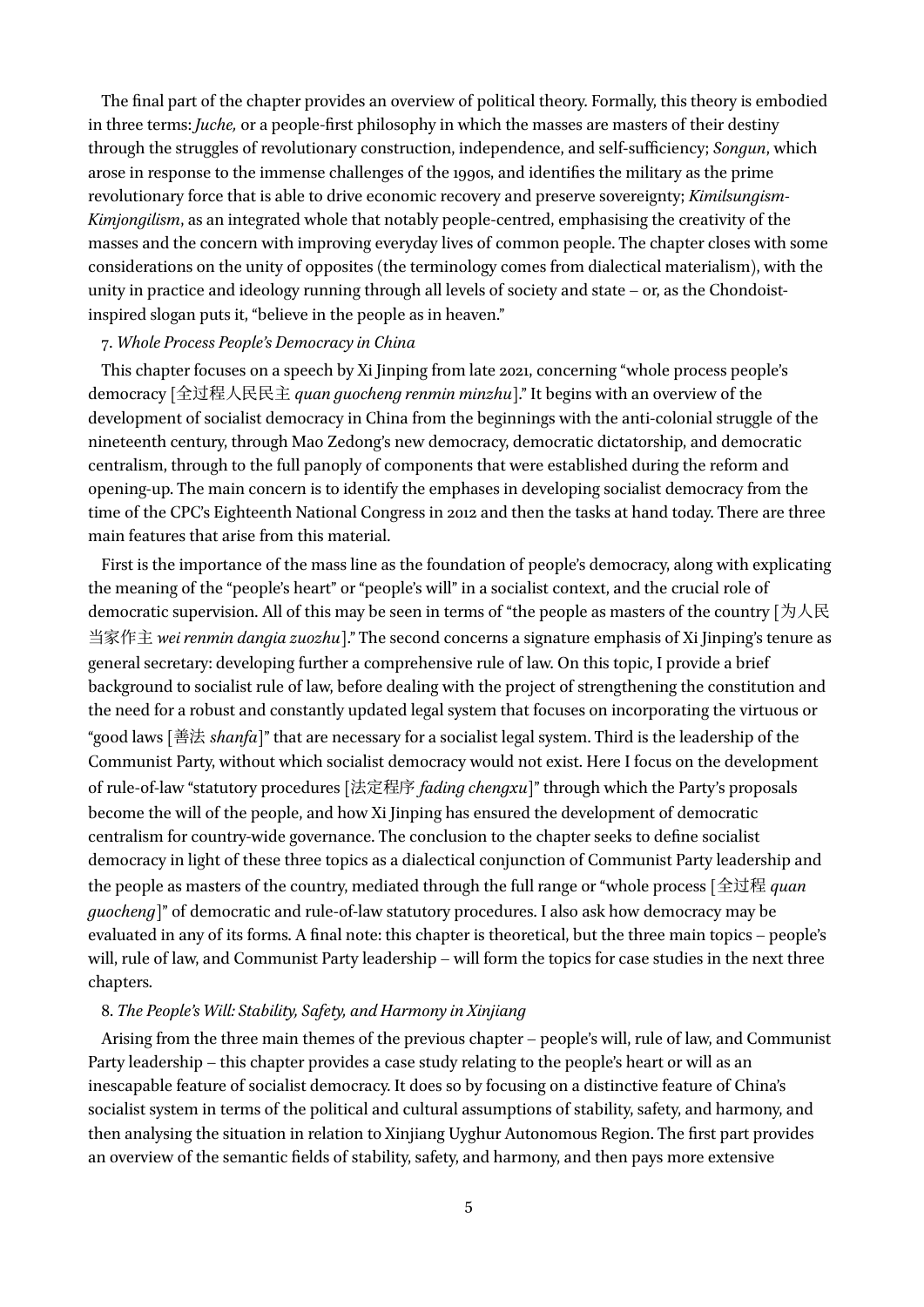attention to an important CPC Central Committee from 2006, entitled *Decision on Some Major Issues Concerning the Construction of a Harmonious Socialist Society*. Coming in the wake of the "wild 90s," the *Decision* analyses the many contradictions that had arisen and provides a full-spectrum policy response that has particular relevance for the many problems in Xinjiang.

The second part of the chapter tackles the situation in Xinjiang, in light of personal experience and scholarship. It begins with a presentation of two geographical features with immense strategic, political, and economic significance: the Hu Huanyong Line and the Hexi Corridor. This material sets the context for overview of the historical development of the preferential policies for minority nationalities (the Uyghur nationality is one of 55 in China), after which I deal with the main emphases in of these policies in terms of culture, education, governance, and economic development. The latter in particular had until recently lagged considerably in the Xinjiang Uyghur Autonomous Region, where poverty still remained a distinct problem in remote and rural areas. This leads me to deal with the Marxist approach to human rights, for which the core right is socio-economic well-being and common prosperity. The residual poverty in Xinjiang had provided opportunities for the spread of Islamic radicalism in the 1990s, leading to a rise in terrorism, extremism, and separatism. The response has two related steps: first, a resolute focus in restoring stability, safety, and harmony through anti-terrorist and deradicalisation measures; tackling the root cause in terms of economic development, improved job training and opportunities, and education. Here I also address the patterns of growth of Xinjiang's population and the improved choices available to educated and working Uyghur women, as well as the profound effect of the Belt and Road Initiative, which has enabled Xinjiang at last to overcome absolute poverty and set out on the road to common prosperity. Only on the basis of high-quality and balanced development are stability, safety, and harmony possible in the long term.

#### 9. *Governing the Country According to Law: The Hong Kong National Security Law*

The second case study that arises from my treatment in chapter seven concerns the rule of law, with a particular focus on the Hong Kong National Security Law that was promulgated in June 2020 and came into effect at the beginning of 2021. I do not see the need to reprise my earlier treatments of rule of law itself, so will address directly the situation of Hong Kong Special Administrative Region (SAR). The chapter begins with an overview of the longer history of Hong Kong as a part of China stolen by the British Empire in the nineteenth century and its development as a trade hub – of all manner of commodities legal and illegal – and use as a lever to destabilise the rest of China, economically, politically, and culturally (through religious missionaries). The second part deals with the long and complex negotiations of the 1980s and 1990s concerning Hong Kong's long overdue return to the mainland, with an emphasis on the continual obstructions by the British imperial negotiators. This leads to treatment of the innovative "one country, two systems" solution proposed by Deng Xiaoping, with reference to three SARs, in Hong Kong, Macao, and Taiwan island. Next, I move to the structural and economic problems of Hong Kong SAR since 1997, which developed a warped economy characterised by oligopoly capitalism, vast income disparities, sluggish economic growth, a polarised political landscape, and an educational system that sought to promote decaying Western liberal assumptions.

These compound problems and tensions provided the causes of the "Hong Kong storm [风波 *fengbo*]" that burst forth in 2019-2020, with unrest, riots, violence, and widespread destruction. This was also fanned by foreign interference that sought – once again – to use Hong Kong SAR as a destabilising lever, now in terms of a "colour counter-revolution." The final part focuses on the comprehensive analysis and measures taken, including economic, political, educational, and media reform, although my particular concern is with the Hong Kong National Security Law itself. This was a comprehensive rule-of-law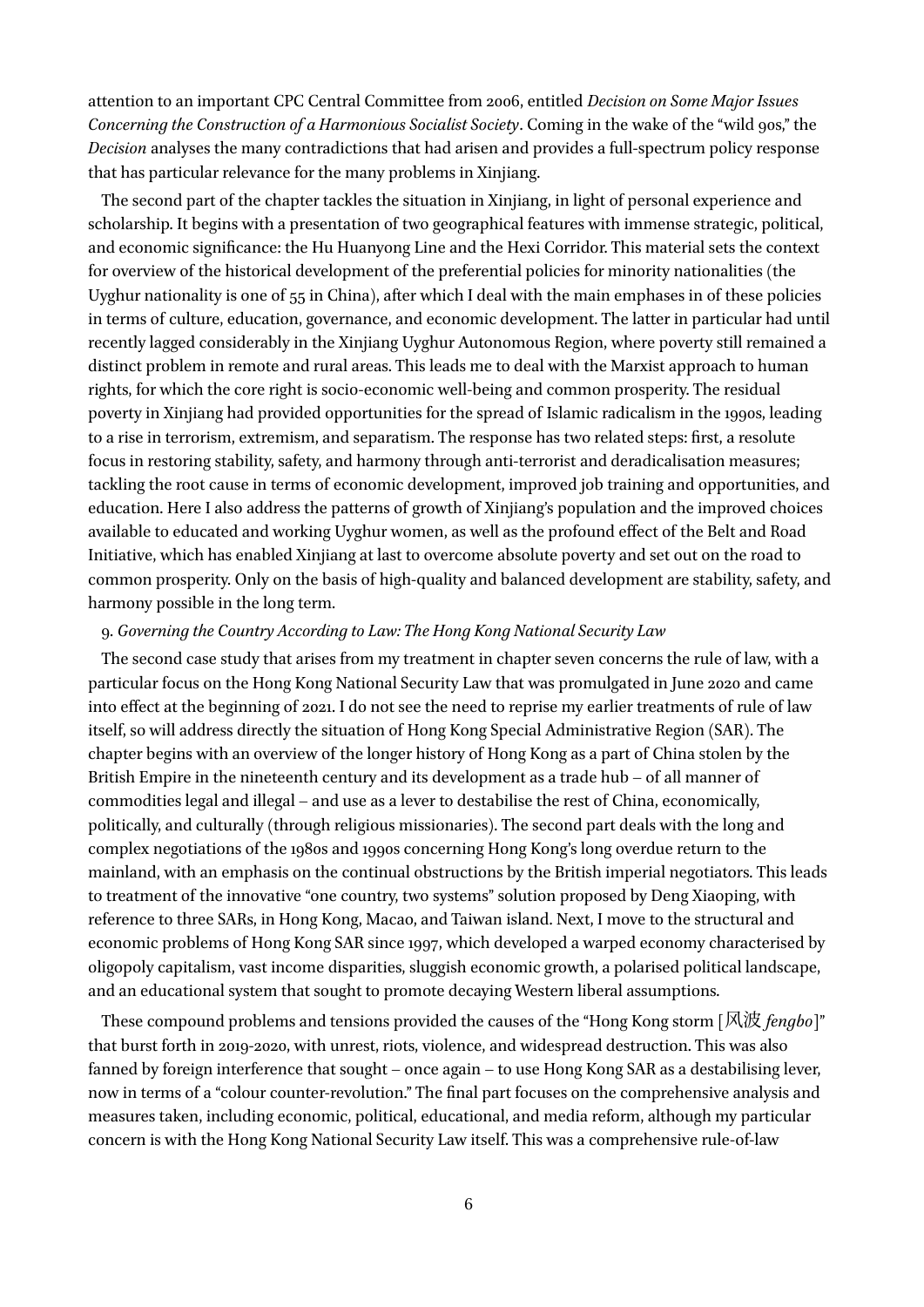solution to the immediate problems, and, with effective implementation, brought the unrest to a rapid end. The conclusion considers the longer term goals of Hong Kong SAR's democratic reforms and economic development, and indicates that the pioneering project of "one country, two systems" has already gained valuable experience for the time when Taiwan island too becomes a special administrative region.

### 10. *Party Building: Strengthening the Construction of a Marxist Party*

The final case study that arises from chapter seven concerns Party building, which is a key feature of effective leadership by the Communist Party. For a Party of almost 100 million members, the level of organisation for such an active Communist Party is beyond the imagination for those who live in countries with populations smaller than even the CPC. Building and strengthening the Party, improving its theoretical knowledge in Marxism, leading on all fronts, building honest and clean governance, ensuring deep links with the masses, engaging actively with and deeply involved in communities and workplaces – these and many more are the tasks and responsibilities of Party branches. The resources for these tasks are also immense, so I need to be selective.

In this chapter, my interest is in local or grassroots Party branches, since these are the foundation of the whole Party: "Attaching importance to and strengthening the construction of Party branches is the distinctive feature of a Marxist party." The first part analyses in some detail the *Regulations for the Work of Branches of the Communist Party of China*, which was issued in trial form in 2018 and is currently undergoing comprehensive testing and the gathering of feedback from concrete experience. While providing an overview of the *Regulations*, I am particularly interested in five topics: a) the dialectical nature of Party branches, in the sense that resolute and unified adherence to the Central Committee is coupled with full-scale democratic practices, energy, and creativity; b) the ten types of Party branches, which require some explanation and occasionally draws on personal experience; c) the tasks and responsibilities of such branches, especially since the *Regulations* signalled a root-and-branch renewal of the base-level, the very foundations of the CPC; d) comprehensive democratic practices, in terms of elections, consultation, and democratic supervision that has a "spicy taste"; e) and the increased responsibilities of Party branch secretaries, which I leave for a separate section later in the chapter.

The second section of the chapter selects one type of grassroots Party branch out of a large number: the enterprise Party branch. I do so by drawing on the immense resources at the premier site, 党建 *Dangjian*, which simply means *Party Building*. After a brief overview of the site's content and structure, I begin by analysing some examples of branches in non-public enterprises, before turning to the comprehensive Marxist educational activities of grassroots branches in state-owned enterprises. Since the centenary of the CPC was celebrated on 1 July, 2021, the material I have researched primarily concerns historical study and activities in a number of different branches. The final topic of this section deals with the fact that the working masses – industrial workers, miners, railway employees, and so on – are the members of enterprise branches, and that a major responsibility concerns the well-being of the staff and working masses in the enterprise.

The third and fourth sections concern the Party branch secretary and the role of trade unions. The branch secretary is a major concern of the *Regulations*, but I have held the treatment to this point since there has been a distinct focus on improving the skills and qualities of such secretaries. After dealing with the *Regulations* on this matter, I turn to two insightful pieces, the first of which identifies the main problems that arose from appraisals of branch secretaries and the solutions in terms of identifying potential secretaries, nurturing and training them, and assisting branch secretaries in the many tasks of theoretical improvement, engagement with production and decision-making in the enterprise, and